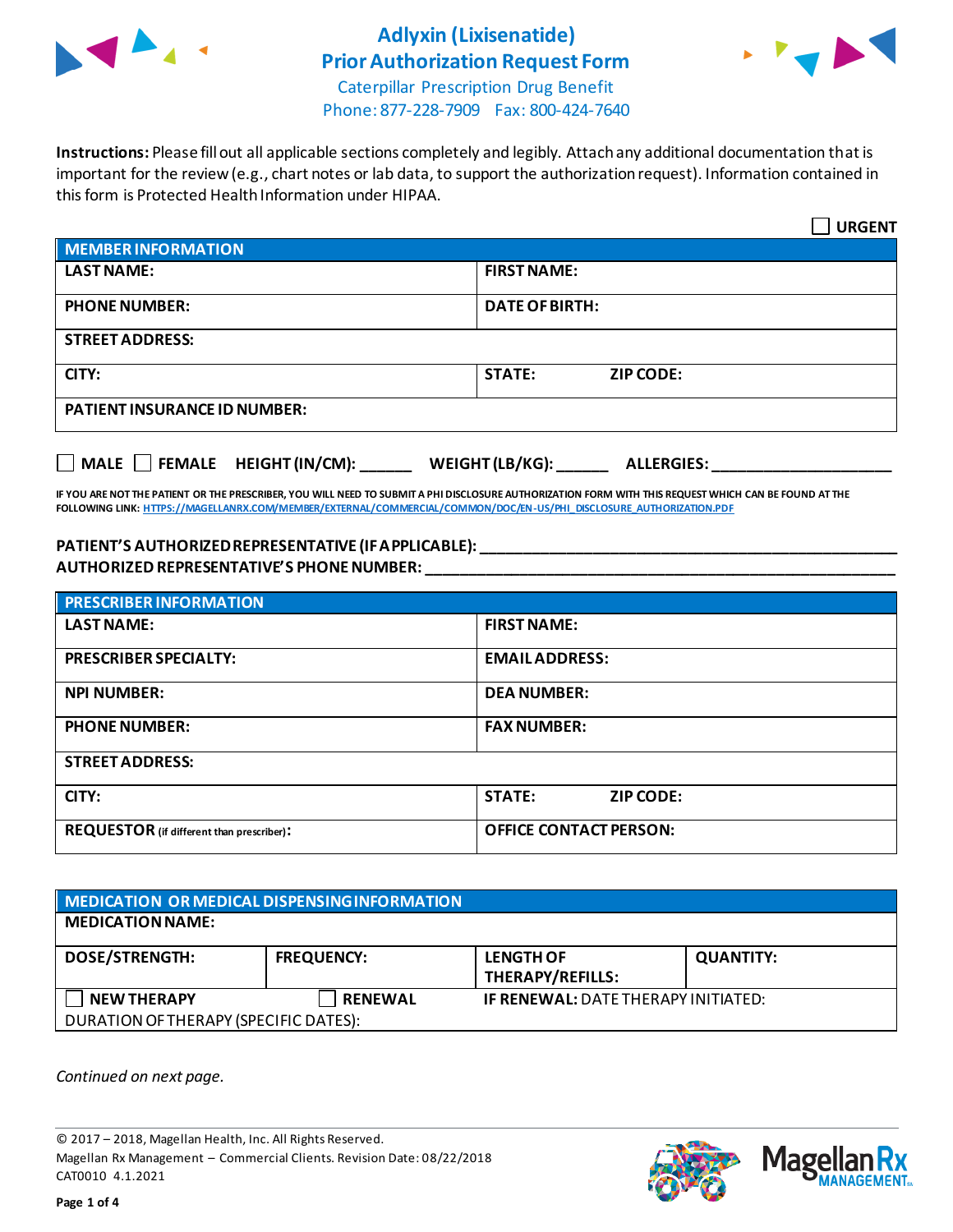

# **Adlyxin (Lixisenatide) Prior Authorization Request Form**



Caterpillar Prescription Drug Benefit Phone: 877-228-7909 Fax: 800-424-7640

**MEMBER'S LAST NAME:** \_\_\_\_\_\_\_\_\_\_\_\_\_\_\_\_\_\_\_\_\_\_\_\_\_\_\_ **MEMBER'S FIRST NAME:** \_\_\_\_\_\_\_\_\_\_\_\_\_\_\_\_\_\_\_\_\_\_\_\_\_\_\_

|                                                                                                          | 1. HAS THE PATIENT TRIED ANY OTHER MEDICATIONS FOR THIS CONDITION?                                                        | YES (if yes, complete below)<br>$\overline{\mathsf{N}}$ |  |  |
|----------------------------------------------------------------------------------------------------------|---------------------------------------------------------------------------------------------------------------------------|---------------------------------------------------------|--|--|
| <b>MEDICATION/THERAPY (SPECIFY</b>                                                                       | <b>DURATION OF THERAPY (SPECIFY</b>                                                                                       | <b>RESPONSE/REASON FOR</b>                              |  |  |
| DRUG NAME AND DOSAGE):                                                                                   | DATES):                                                                                                                   | FAILURE/ALLERGY:                                        |  |  |
|                                                                                                          |                                                                                                                           |                                                         |  |  |
|                                                                                                          |                                                                                                                           |                                                         |  |  |
|                                                                                                          |                                                                                                                           |                                                         |  |  |
| <b>2. LIST DIAGNOSES:</b>                                                                                |                                                                                                                           | <b>ICD-10:</b>                                          |  |  |
| □ Type II diabetes                                                                                       |                                                                                                                           |                                                         |  |  |
| D Other diagnosis: 1990                                                                                  | ICD-10 Code(s):                                                                                                           |                                                         |  |  |
|                                                                                                          |                                                                                                                           |                                                         |  |  |
|                                                                                                          | 3. REQUIRED CLINICAL INFORMATION: PLEASE PROVIDE ALL RELEVANT CLINICAL INFORMATION TO SUPPORT A                           |                                                         |  |  |
| PRIOR AUTHORIZATION.                                                                                     |                                                                                                                           |                                                         |  |  |
| Lab Values:                                                                                              |                                                                                                                           |                                                         |  |  |
|                                                                                                          | Was the patient's most recent HbA1cin the past 6 months or prior to starting the requested medication 7.0% or             |                                                         |  |  |
| greater? □ Yes □ No                                                                                      |                                                                                                                           |                                                         |  |  |
| Documentation of HbA1c level required.                                                                   |                                                                                                                           |                                                         |  |  |
|                                                                                                          |                                                                                                                           |                                                         |  |  |
|                                                                                                          | Is the patient's estimated glomerular filtration rate (GFR) less than or equal to 45 mL/min/1.73 m2? $\Box$ Yes $\Box$ No |                                                         |  |  |
| <b>Documentation of GFR required.</b>                                                                    |                                                                                                                           |                                                         |  |  |
|                                                                                                          |                                                                                                                           |                                                         |  |  |
|                                                                                                          | Does the patient currently have a serum creatinine level exceeding 1.8 mg/dL or an estimated GFR less than                |                                                         |  |  |
| 30 mL/min/1.73 m2? □ Yes □ No<br><b>Documentation required.</b>                                          |                                                                                                                           |                                                         |  |  |
|                                                                                                          |                                                                                                                           |                                                         |  |  |
| <b>Clinical information:</b>                                                                             |                                                                                                                           |                                                         |  |  |
|                                                                                                          | Does the patient have advanced liver disease with at least one of the following? $\Box$ Yes $\Box$ No                     |                                                         |  |  |
| If yes, please select:                                                                                   |                                                                                                                           |                                                         |  |  |
| □ Ascites                                                                                                |                                                                                                                           |                                                         |  |  |
| $\square$ Cirrhosis                                                                                      |                                                                                                                           |                                                         |  |  |
| $\Box$ Hepatic encephalopathy                                                                            |                                                                                                                           |                                                         |  |  |
| □ Portal hypertension                                                                                    |                                                                                                                           |                                                         |  |  |
|                                                                                                          |                                                                                                                           |                                                         |  |  |
| Does the patient have a history of sulfa-induced Stevens-Johnson syndrome, sulfa-induced toxic epidermal |                                                                                                                           |                                                         |  |  |
| necrolysis, OR sulfa allergy? □ Yes □ No                                                                 |                                                                                                                           |                                                         |  |  |
|                                                                                                          |                                                                                                                           |                                                         |  |  |
| Does the patient have a history of falls OR is the patient at high risk for falls? $\Box$ Yes $\Box$ No  |                                                                                                                           |                                                         |  |  |
| <b>Medication information:</b>                                                                           |                                                                                                                           |                                                         |  |  |
| Is the patient currently taking AND will continue to take insulin and/or warfarin? $\Box$ Yes $\Box$ No  |                                                                                                                           |                                                         |  |  |
|                                                                                                          |                                                                                                                           |                                                         |  |  |
| Has the patient tried or is the patient currently taking metformin? $\square$ Yes $\square$ No           |                                                                                                                           |                                                         |  |  |
|                                                                                                          |                                                                                                                           |                                                         |  |  |
|                                                                                                          | Has treatment with metformin been avoided due to lactic acidosis or elevated liver enzymes? $\Box$ Yes $\Box$ No          |                                                         |  |  |
|                                                                                                          |                                                                                                                           |                                                         |  |  |

© 2017 – 2018, Magellan Health, Inc. All Rights Reserved. Magellan Rx Management – Commercial Clients. Revision Date: 08/22/2018 CAT0010 4.1.2021

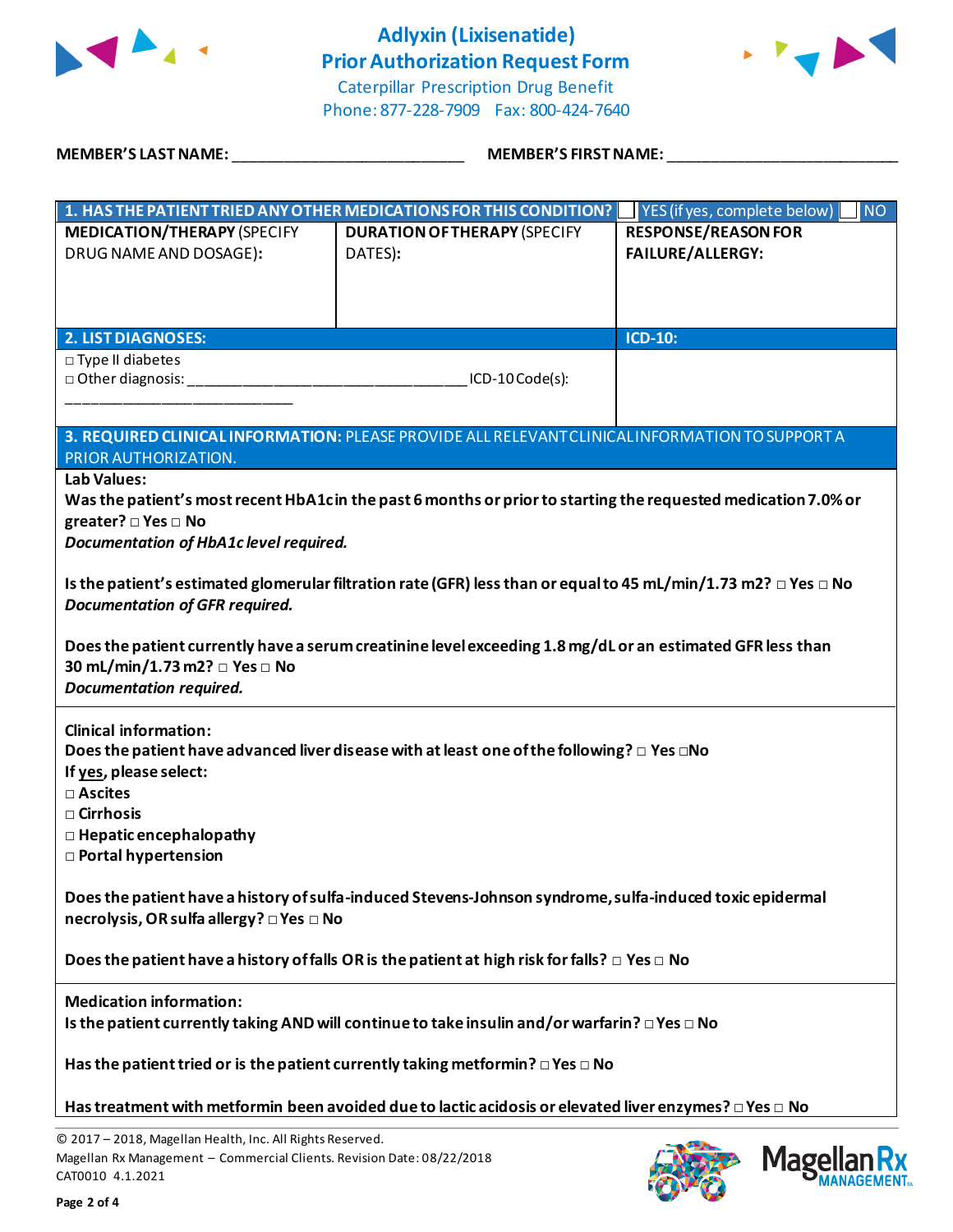

## **Adlyxin (Lixisenatide) Prior Authorization Request Form**



Caterpillar Prescription Drug Benefit Phone: 877-228-7909 Fax: 800-424-7640

#### MEMBER'S LAST NAME:  $\blacksquare$  MEMBER'S FIRST NAME:

| Has the patient tried or is the patient currently receiving treatment with at least one of the following? $\Box$ Yes $\Box$ No |
|--------------------------------------------------------------------------------------------------------------------------------|
| If yes, please select:                                                                                                         |
| Glimepiride                                                                                                                    |
| Glipizide                                                                                                                      |
| □ Glyburide                                                                                                                    |
| □ Nateglinide                                                                                                                  |
| $\Box$ Repaglinide                                                                                                             |
|                                                                                                                                |
| Has treatment with glimepiride, glipizide, glyburide, nateglinide, or repaglinide been avoided due to any of the               |
| following? $\square$ Yes $\square$ No                                                                                          |
| If yes, please select:                                                                                                         |
| □ Advanced age                                                                                                                 |
| □ Elevated liver enzymes or mild/moderate liver disease                                                                        |
| □ Obesity or overweight state                                                                                                  |
|                                                                                                                                |
| Is the patient currently taking any of the following medications? $\square$ Yes $\square$ No                                   |
| If yes, please select:                                                                                                         |
| □ Janumet/Janumet XR (sitagliptin/metformin)                                                                                   |
|                                                                                                                                |
| □ Januvia (sitagliptin)                                                                                                        |
| $\Box$ Jentadueto/Jentadueto XR (linagliptin/metformin)                                                                        |
| $\Box$ Kazano (alogliptin/metformin) $\Box$ Kombiglyze XR (saxagliptin/metformin)                                              |
| □ Nesina (alogliptin)                                                                                                          |
| □ Onglyza (saxagliptin)                                                                                                        |
| □ Oseni (alogliptin/pioglitazone)                                                                                              |
| □ Tradjenta (linagliptin)                                                                                                      |
| □ Glyxambi(empagliflozin/linagliptin)                                                                                          |
| $\square$ Seglujan (ertugliflozin/sitagliptin)                                                                                 |
| $\Box$ Qtern(dapagloflozin/saxagliptin)                                                                                        |
|                                                                                                                                |
| If the patient is taking any of the above medications, will concomitant therapy with those medications be                      |
| discontinued? □ Yes □ No                                                                                                       |
|                                                                                                                                |
| Are there any other comments, diagnoses, symptoms, medications tried or failed, and/or any other information the               |
| physician feels is important to this review?                                                                                   |
|                                                                                                                                |
|                                                                                                                                |
|                                                                                                                                |
| Please note: Not all drugs/diagnosis are covered on all plans. This request may be denied unless all required                  |
| information is received.                                                                                                       |
| ATTESTATION: I attest the information provided is true and accurate to the best of my knowledge. I understand that             |
| the Health Plan, insurer, Medical Group or its designees may perform a routine audit and request the medical                   |
|                                                                                                                                |
| information necessary to verify the accuracy of the information reported on this form.                                         |
|                                                                                                                                |

**Prescriber Signature or Electronic I.D. Verification: \_\_\_\_\_\_\_\_\_\_\_\_\_\_\_\_\_\_\_\_\_\_\_\_\_\_\_\_\_\_\_\_ Date: \_\_\_\_\_\_\_\_\_\_\_\_\_\_\_\_**

Mag



<sup>© 2017</sup> – 2018, Magellan Health, Inc. All Rights Reserved. Magellan Rx Management – Commercial Clients. Revision Date: 08/22/2018 CAT0010 4.1.2021